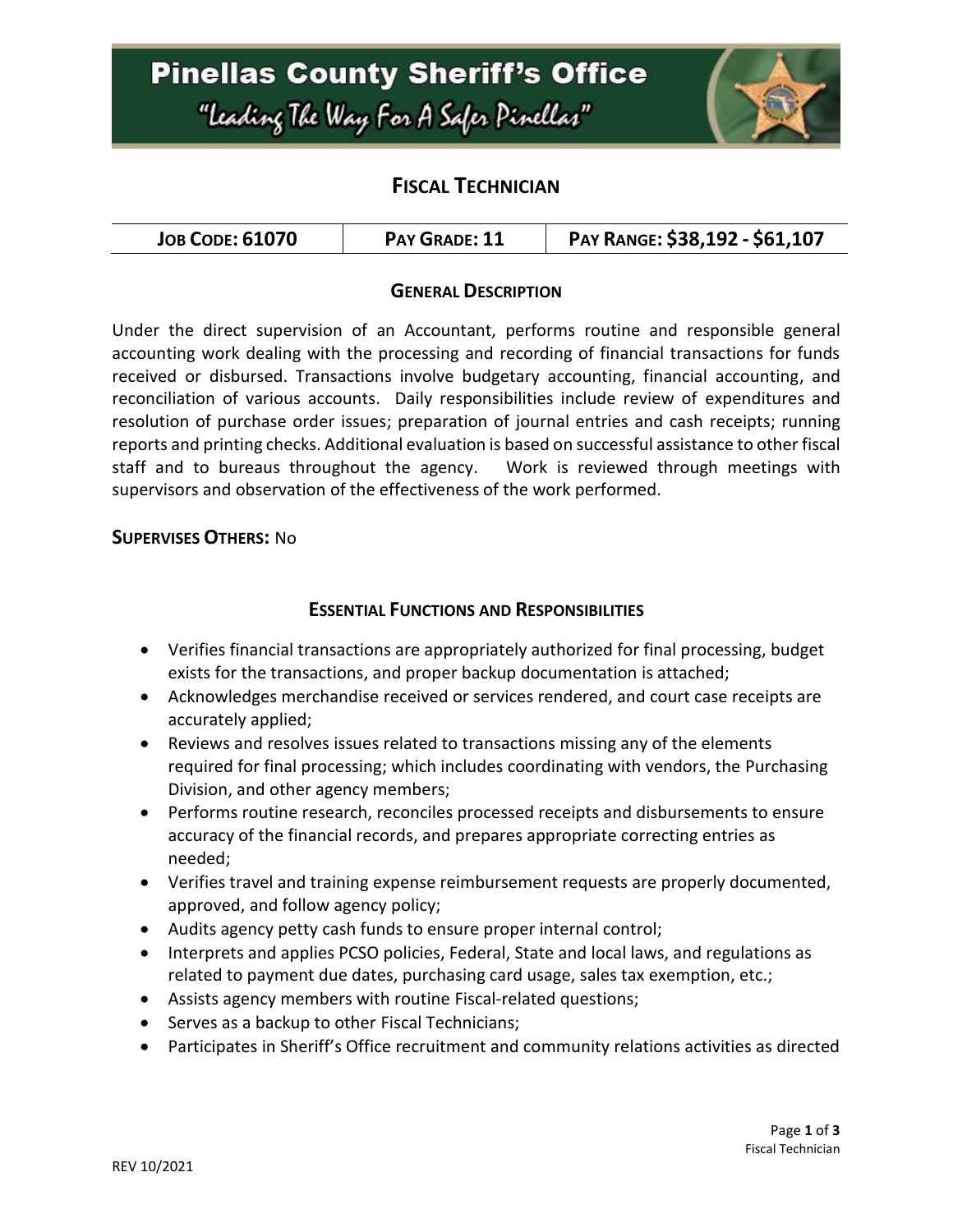## **Pinellas County Sheriff's Office** "Leading The Way For A Safer Pinellar"



Regular and reliable attendance is required as an essential function of the position.

This position may be considered essential and, in the event of an emergency or natural disaster, may be required to work.

This list is not intended to be all-inclusive, and the individual member may not be responsible for every item listed. The employer reserves the right to assign additional functions and responsibilities as necessary.

## **QUALIFICATIONS**

- High School graduation or equivalent diploma from an institution accredited by an accrediting body recognized by the U. S. Dept. of Education or licensed as a degree granting institution by the Commission for Independent Education AND one (1) year related experience processing invoices for payment using a financial system preferred
- Other financial experience considered
- A minimum score of 75% on a written fiscal examination and Excel test
- Must possess a valid Florida driver's license
- Consideration for this position requires a credit check

## **KNOWLEDGE, SKILLS AND ABILITIES**

- General knowledge of bookkeeping and governmental accounting principles; and ability to analyze and verify financial transactions and payments;
- Knowledge of business English, spelling, mathematical calculations and analyses;
- Experience with modern office practices, procedures, and equipment, including computer equipment and programs such as Microsoft Office;
- Familiarity with accounting software programs;
- Familiarity with proper cash handling procedures and petty cash reconciliations;
- Ability to navigate the internet and outside websites to perform research and initiate on-line banking transactions;
- Ability to establish and maintain effective working relationships with others;
- Ability to ensure the security, integrity and confidentiality of all financial records, in accordance with agency policy and State and Federal regulations;
- Ability to process a large quantity of transactions accurately, while meeting strict deadlines;
- Ability to plan, organize and set priorities;
- Ability to perform all functions of the job classification without posing a direct threat to the health or safety of other individuals in the workplace